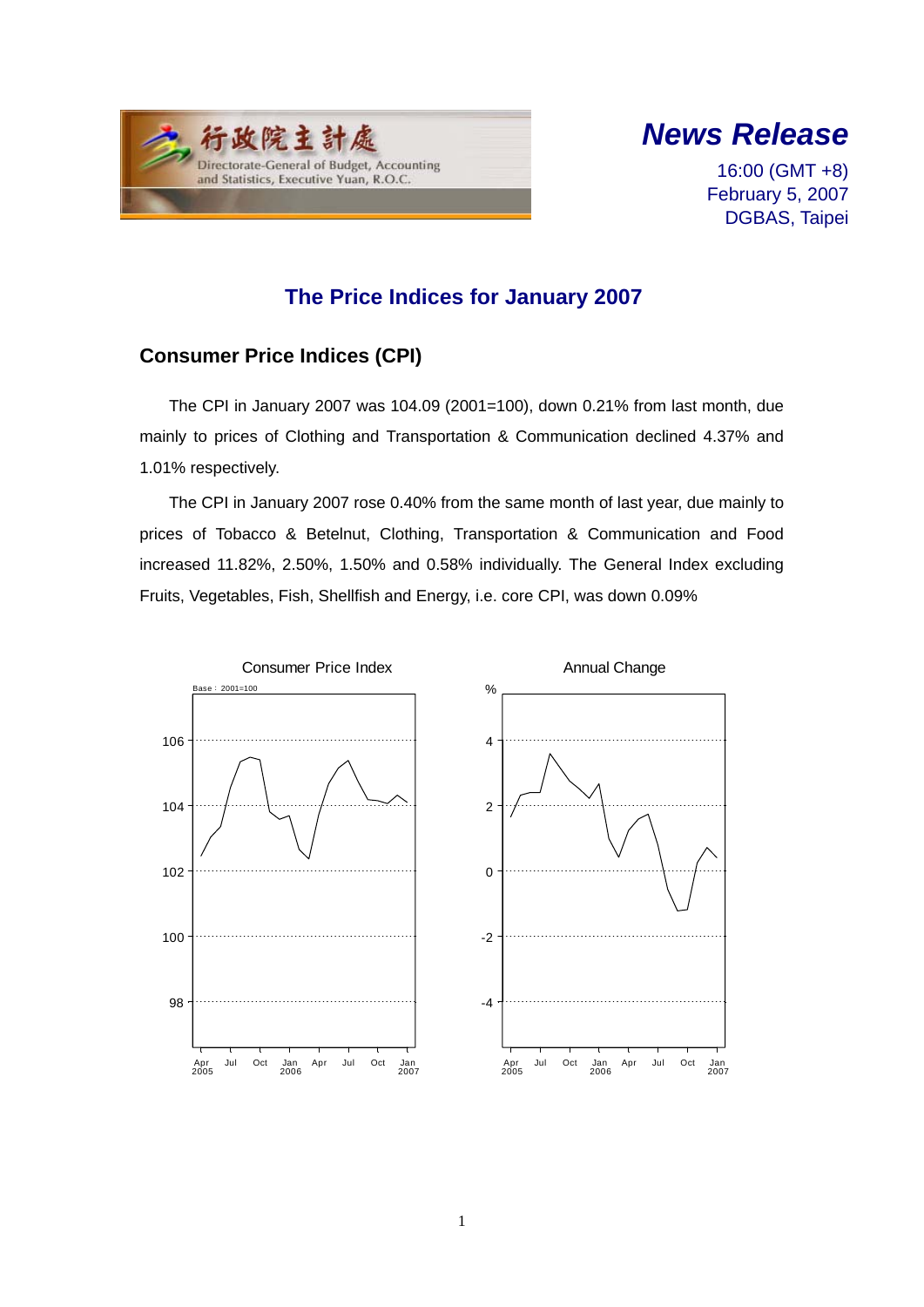#### **Wholesale Price Indices (WPI)**

The WPI in January 2007 was 118.06 (2001=100), down 0.55% from last month, due mainly to prices of Energy Minerals, Petroleum & Coal Products and Primary Metal Products decreased 7.15%, 3.79% and 1.13% respectively.

The WPI in January 2007 increased 7.20% from the same month of last year, due mainly to prices of Primary Metal Products, Chemicals and Electrical Equipments & Apparatus advanced 37.11%, 14.53% and 13.99% respectively. Besides, the Import and Export Price Index rose 7.64% and 5.36% separately.



#### **Statistical Tables**

Table1 The Changes of Consumer Price Indices Table2 The Changes of Wholesale Price Indices Table3 The Changes of Import Price Indices Table4 The Changes of Export Price Indices

#### **For Further Information:**

*Statistics Database:* http://eng.stat.gov.tw/ *DGBAS* news releases on the Internet: http://eng.dgbas.gov.tw/ *Tel:* +886-2-23803449; *Fax:* +886-2-23803465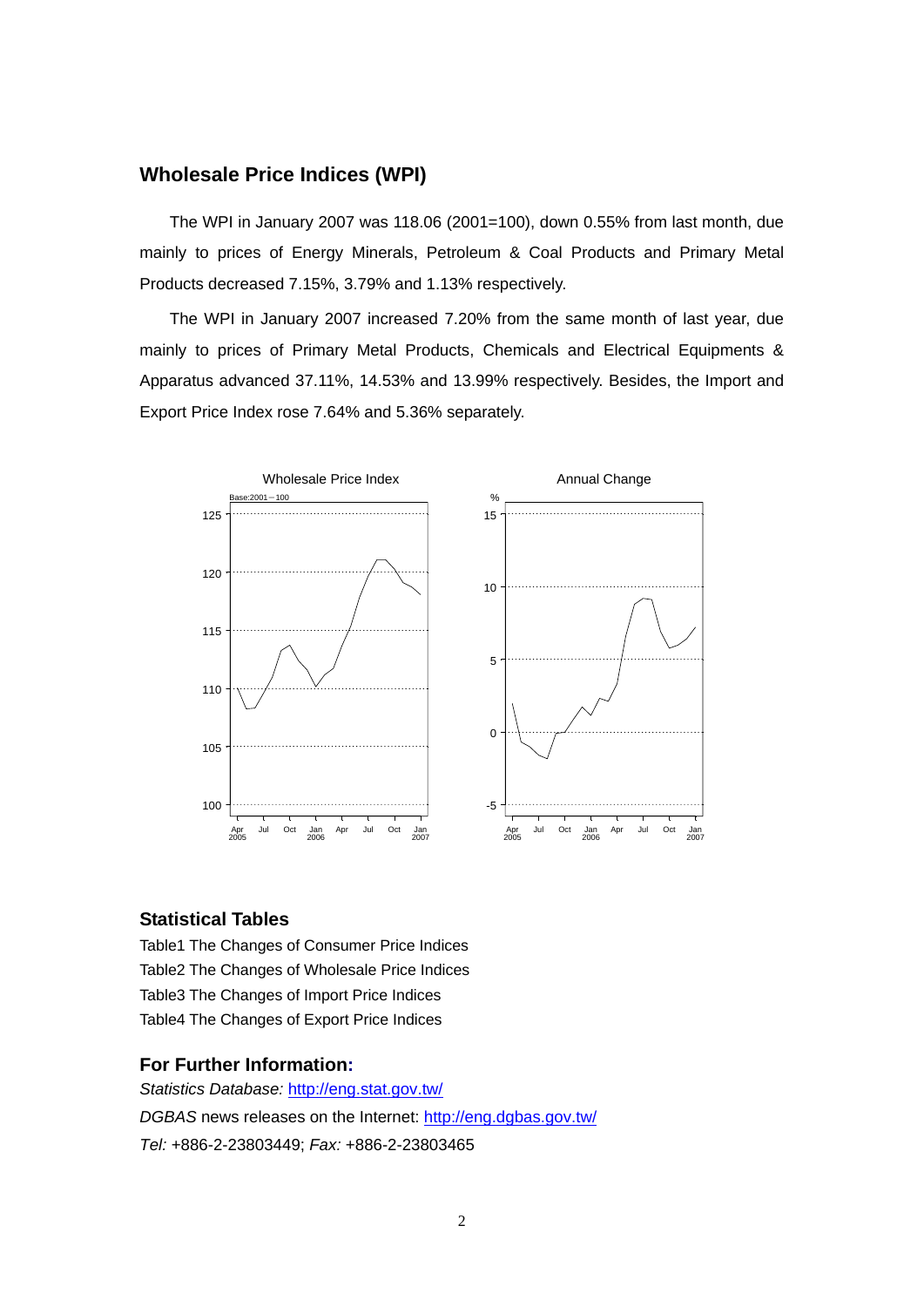## Table 1 The Changes of Consumer Price Indices

Jan. 2007

|                                                                         | Weight   | Index of Jan. | Compared with | Compared with |
|-------------------------------------------------------------------------|----------|---------------|---------------|---------------|
|                                                                         | $(\%0)$  | 2007          | Last Month    | the Same      |
| Groups                                                                  |          | $(2001=100)$  | $(\% )$       | Month of Last |
|                                                                         |          |               |               | Year $(\%)$   |
|                                                                         |          |               |               |               |
| General Index                                                           | 1,000.00 | 104.09        | $-0.21$       | 0.40          |
| <b>Basic Group</b>                                                      |          |               |               |               |
| 1. Food                                                                 | 250.54   | 110.74        | 0.24          | 0.58          |
| Meat                                                                    | 25.17    | 114.40        | 0.57          | $-0.56$       |
| Fish & Shellfish                                                        | 16.73    | 118.51        | 1.84          | 6.36          |
| Vegetables                                                              | 27.89    | 125.27        | $-0.71$       | 15.17         |
| Fruits                                                                  | 27.94    | 107.43        | $-0.31$       | $-12.96$      |
| 2. Clothing                                                             | 47.46    | 102.80        | $-4.37$       | 2.50          |
| Garments                                                                | 32.52    | 101.18        | $-5.91$       | 2.40          |
| 3. Housing                                                              | 307.94   | 99.02         | 0.02          | $-1.26$       |
| <b>Residential Rent</b>                                                 | 210.96   | 97.70         | $-0.01$       | 0.31          |
| Household Keeping Services                                              | 16.20    | 94.07         | 0.01          | $-32.03$      |
| Water, Electricity & Gas Supply                                         | 37.37    | 107.58        | 0.13          | 4.38          |
| 4. Transportation & Communication                                       | 126.25   | 102.97        | $-1.01$       | 1.50          |
| Oils                                                                    | 22.63    | 132.55        | $-5.18$       | 6.38          |
| <b>Communication Services</b>                                           | 77.27    | 97.85         | 0.15          | 0.18          |
| 5. Medicines & Medical Care                                             | 37.37    | 115.11        | $-0.06$       | 0.90          |
| <b>Medical Care Services</b>                                            | 24.96    | 120.98        | 0.00          | 0.49          |
| 6. Education & Entertainment                                            | 161.11   | 98.97         | $-0.02$       | $-0.06$       |
| <b>Educational Expense</b>                                              | 118.75   | 100.31        | 0.16          | 0.05          |
| Entertainment Expense                                                   | 42.36    | 95.57         | $-0.51$       | $-0.35$       |
| 7. Miscellaneous                                                        | 69.33    | 110.18        | 0.89          | 3.91          |
| Tobacco & Betelnut                                                      | 19.55    | 145.41        | 1.35          | 11.82         |
| <b>Personal Care Services</b>                                           | 14.01    | 100.78        | 0.11          | $-2.65$       |
| <b>Commodity and Service Groups</b>                                     |          |               |               |               |
| 1. Commodity                                                            | 528.52   | 106.88        | $-0.45$       | 1.71          |
| (Excluding Food)                                                        | 277.97   | 103.38        | $-1.12$       | 2.81          |
| Non-durable Consumer Goods                                              | 384.36   | 111.39        | $-0.08$       | 2.00          |
| (Excluding Food)                                                        | 133.81   | 112.75        | $-0.68$       | 4.69          |
| Semi-durable Consumer Goods                                             | 62.59    | 100.53        | $-3.44$       | 1.97          |
| <b>Durable Consumer Goods</b>                                           | 81.57    | 89.27         | 0.04          | $-0.21$       |
| 2. Service                                                              | 471.48   | 100.96        | 0.08          | $-1.12$       |
| Housing                                                                 | 237.03   | 97.53         | $-0.01$       | $-2.76$       |
| Transportation & Communication                                          | 74.10    | 97.73         | 0.14          | 0.15          |
| <b>Medical Care</b>                                                     | 24.69    | 121.74        | 0.00          | 0.58          |
| Education & Entertainment                                               | 104.85   | 105.86        | 0.10          | 0.94          |
| Miscellaneous                                                           | 30.81    | 100.68        | 0.56          | $-0.52$       |
| Special Groups                                                          |          |               |               |               |
| General Index Excluding Fruits & Vegetables                             | 944.17   | 103.44        | $-0.18$       | 0.41          |
| General Index Excluding Food                                            | 749.46   | 101.87        | $-0.37$       | 0.32          |
| General Index Excluding Fruits, Vegetables,<br>Fish, Shellfish & Energy | 873.10   | 102.21        | $-0.07$       | $-0.09$       |

Note :Due to late reports and corrections by respondents all data are subject to revision 3 months after original publication.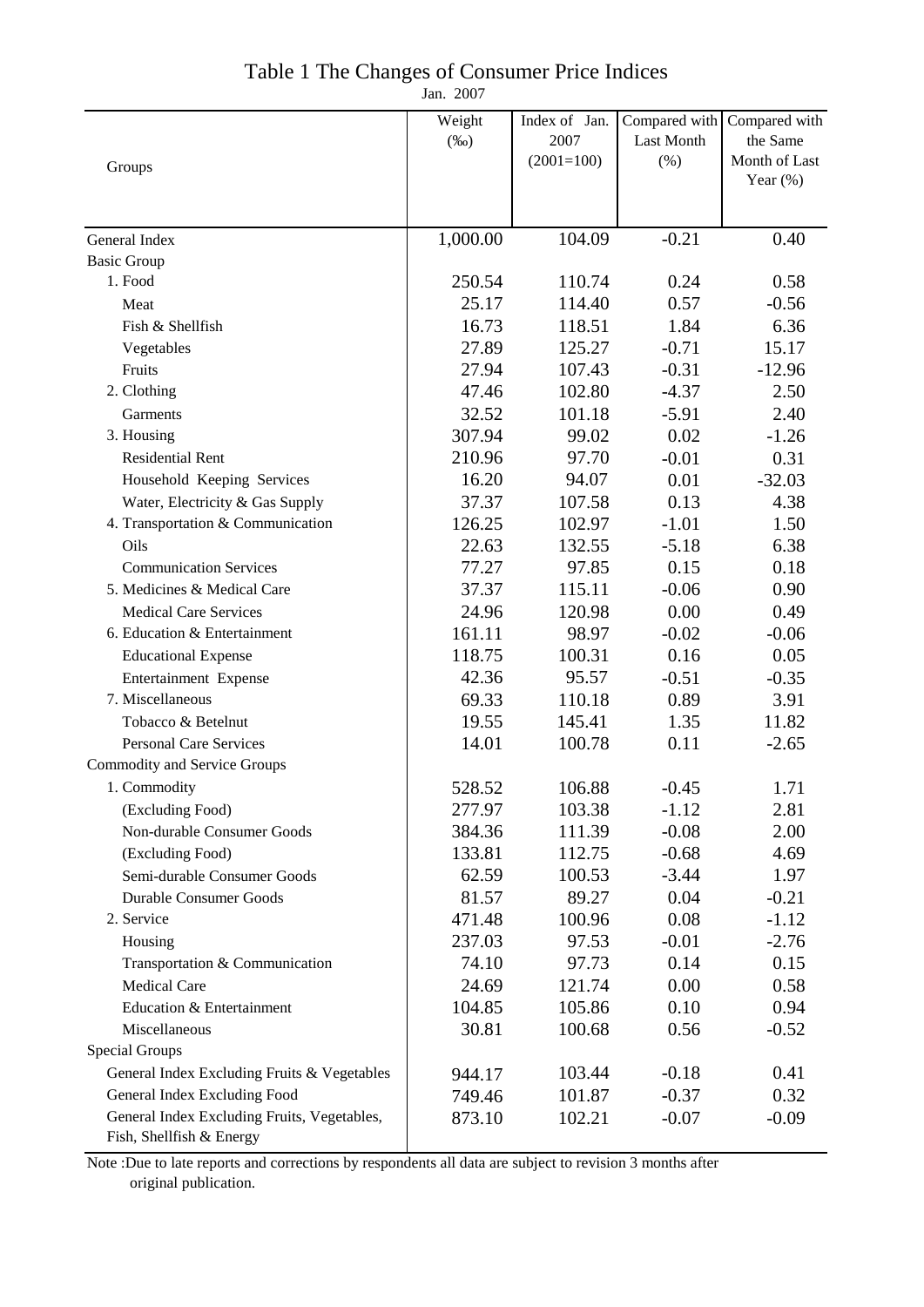### Table 2 The Changes of Wholesale Price Indices

Jan. 2007

| Groups                                                          | Weight   | Index of     | Compared  | Compared     |
|-----------------------------------------------------------------|----------|--------------|-----------|--------------|
|                                                                 | $(\%0)$  | Jan. 2007    | with Last | with the     |
|                                                                 |          | $(2001=100)$ | Month     | Same Month   |
|                                                                 |          |              |           |              |
|                                                                 |          |              | $(\% )$   | of Last Year |
|                                                                 |          |              |           | (% )         |
|                                                                 |          |              |           |              |
| General Index                                                   | 1,000.00 | 118.06       | $-0.55$   | 7.20         |
| General Index Excluding Import & Export                         | 360.47   | 125.89       | $-0.32$   | 8.18         |
| Import                                                          | 310.71   | 128.45       | $-1.40$   | 7.64         |
| Export                                                          | 328.82   | 99.66        | 0.17      | 5.36         |
| <b>Basic Group</b>                                              |          |              |           |              |
| 1. Agriculture, Forestry, Livestock & Fishery                   | 39.30    | 117.97       | 0.54      | 1.04         |
| (1) Farm Products                                               | 19.89    | 115.88       | 0.18      | 3.10         |
| (2) Forest Products                                             | 0.51     | 182.11       | 8.28      | 28.65        |
| (3) Livestock & Poultry                                         | 9.66     | 119.13       | 3.38      | $-8.73$      |
| (4) Aquatic Products                                            | 9.24     | 115.96       | $-2.15$   | 6.51         |
| 2. Minerals Products                                            | 37.73    | 210.55       | $-5.73$   | $-2.38$      |
| (1) Energy Minerals                                             | 30.16    | 209.90       | $-7.15$   | $-6.84$      |
| (2) Sand, Gravel & Crushed Stone                                | 3.71     | 208.88       | $-0.04$   | 25.23        |
| 3. Manufacturing Products                                       | 889.18   | 114.36       | $-0.18$   | 8.31         |
| $(1)$ Food & Beverages                                          | 38.61    | 120.11       | 0.60      | 4.30         |
| (2) Tobaccos                                                    | 4.66     | 149.49       | 0.50      | 12.65        |
| (3) Textile Products                                            | 37.11    | 106.55       | 0.71      | 4.20         |
|                                                                 | 12.22    | 90.48        | 0.67      | 1.89         |
| (4) Ready-made Apparel & Accessories                            | 8.47     | 106.39       | 0.74      | 6.38         |
| (5) Hides, Skins, Leather & Related Products                    | 3.56     | 112.76       | 0.74      | 5.88         |
| (6) Lumber & Wood Products                                      | 8.76     | 110.32       | $-0.05$   | 2.12         |
| (7) Furniture & Fixture                                         |          | 107.05       | 0.48      | 5.26         |
| (8) Pulp, Paper, Paper Products & Printed                       | 21.45    |              |           |              |
| (9)Chemicals                                                    | 63.87    | 183.95       | 0.71      | 14.53        |
| (10)Chemical Products                                           | 30.02    | 97.64        | 0.31      | 2.16         |
| (11) Petroleum & Coal Products                                  | 41.01    | 170.41       | $-3.79$   | 9.16         |
| (12) Rubber & Plastic Products                                  | 31.42    | 112.60       | 0.09      | 3.71         |
| (13) Nonmetallic Mineral Products                               | 14.80    | 117.21       | $-0.32$   | 5.52         |
| (14) Primary Metal Products                                     | 57.25    | 234.77       | $-1.13$   | 37.11        |
| (15) Metal Products                                             | 30.52    | 136.17       | 0.27      | 13.65        |
| (16)Machinery                                                   | 60.94    | 99.59        | $-0.07$   | 1.28         |
| (17) Computer, Communication Eq., Audio $\&$<br>Video Equipment | 129.17   | 62.28        | 0.34      | $-5.36$      |
| (18) Electronic Components & Accessories                        | 176.39   | 75.93        | 0.46      | 0.57         |
| (19) Electrical Equipments & Apparatus                          | 41.65    | 125.41       | $-0.64$   | 13.99        |
| (20) Transportation Equipment & Parts                           | 45.15    | 98.35        | $-0.10$   | 1.44         |
| (21) Precision Instruments                                      | 19.24    | 96.77        | 0.40      | 2.72         |
| (22) Miscellaneous Products                                     | 12.91    | 106.91       | 0.31      | 3.02         |
| 4. Water Supply, Electricity & Gas                              | 33.79    | 109.55       | 0.08      | 8.08         |
| By Stage of Processing                                          |          |              |           |              |
| 1.Raw Materials                                                 | 61.00    | 181.23       | $-3.68$   | 0.68         |
| 2. Intermediate Materials                                       | 413.28   | 131.29       | $-0.42$   | 12.29        |
| 3. Finished Goods                                               | 196.90   | 100.34       | $-0.25$   | 1.24         |
| (1) Capital Goods                                               | 68.55    | 91.10        | $-0.07$   | 0.22         |
|                                                                 | 128.35   | 105.05       | $-0.34$   | 1.71         |
| (2) Consumer Goods<br>Special Groups                            |          |              |           |              |
|                                                                 | 671.18   | 126.96       | $-0.81$   | 7.93         |
| General Index Excluding Exports                                 | 689.29   | 113.59       | $-0.11$   | 6.98         |
| <b>General Index Excluding Imports</b>                          | 211.51   | 108.08       | 0.46      | 4.11         |
| Non Heavy Chemical Industrial Products                          | 677.67   | 116.36       | $-0.37$   | 9.62         |
| Heavy Chemical Industrial Products                              |          |              |           |              |

Note:Due to late reports and corrections by respondents all data are subject to revision 3 months after original publication.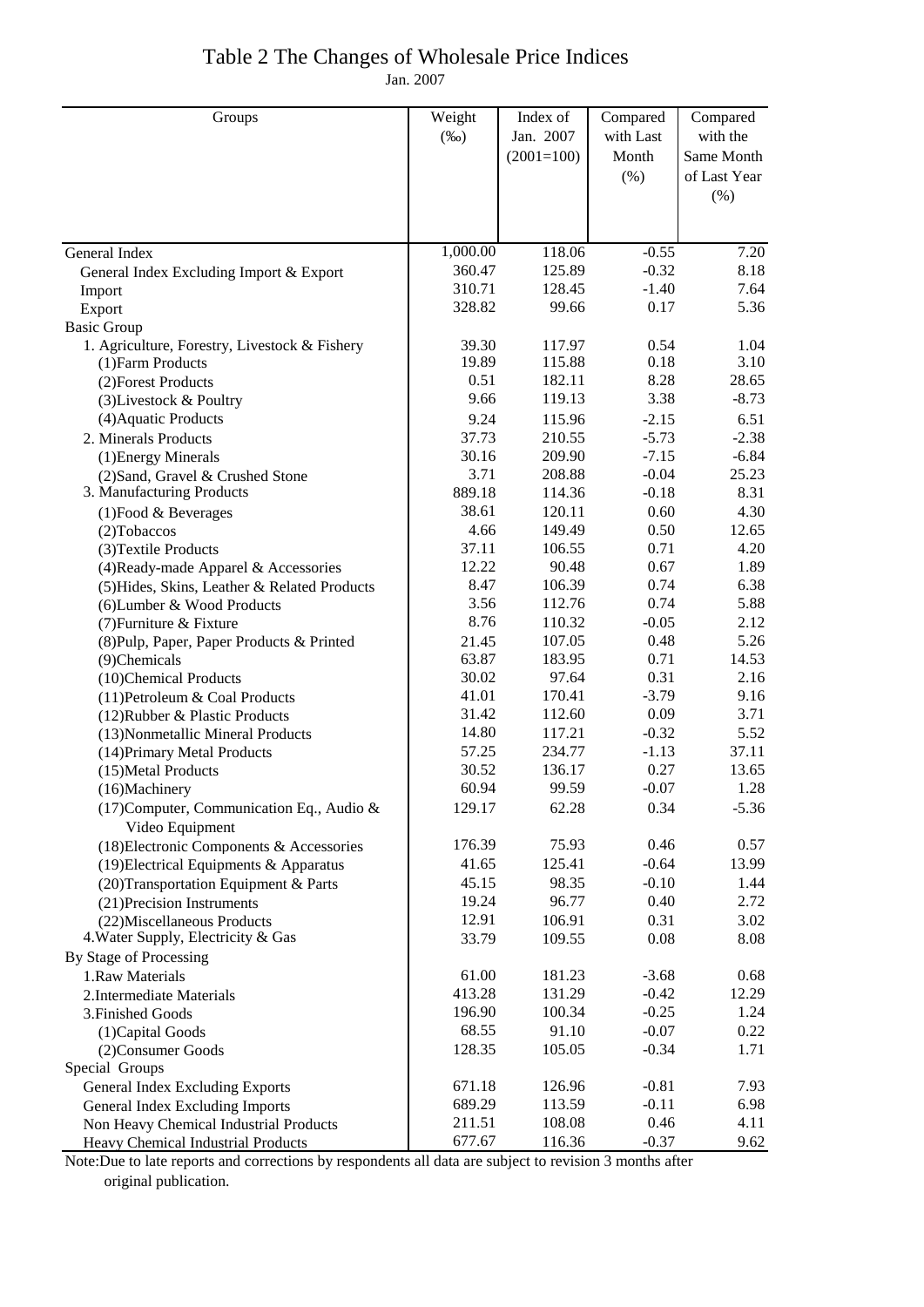## Table 3 The Changes of Import Price Indices

Jan. 2007

| Groups                                            | Weight<br>$(\%0)$ | Index of Jan.<br>2007<br>$(2001=100)$ | Compared<br>with Last<br>Month<br>(% ) | Compared<br>with the Same<br>Month of Last<br>Year $(\%)$ |
|---------------------------------------------------|-------------------|---------------------------------------|----------------------------------------|-----------------------------------------------------------|
| Basic Group (on N.T.D. Basis)                     |                   |                                       |                                        |                                                           |
| General Index                                     | 1,000.00          | 128.45                                | $-1.40$                                | 7.64                                                      |
| 1. Animal, Vegetable Products & Prepared<br>Foods | 47.60             | 144.62                                | 0.97                                   | 20.76                                                     |
| 2. Mineral Products                               | 134.52            | 203.86                                | $-5.84$                                | $-3.72$                                                   |
| 3. Textiles & Textile Articles                    | 23.09             | 109.66                                | 1.74                                   | 6.21                                                      |
| 4. Wood, Paper, Pulp & Articles Thereof           | 25.78             | 126.62                                | 1.78                                   | 13.28                                                     |
| 5. Chemicals, Plastics, Rubber & Articles Thereof | 133.44            | 143.59                                | 0.86                                   | 12.14                                                     |
| 6. Primary Metals & Articles Thereof              | 76.14             | 251.52                                | $-3.07$                                | 41.41                                                     |
| 7. Machinery, Optical & Precision Instruments     | 166.08            | 94.93                                 | $-0.40$                                | 0.26                                                      |
| 8. Electronic Machinery                           | 355.47            | 78.74                                 | 0.94                                   | 1.57                                                      |
| 9. Transportation Equipment & Parts               | 20.86             | 96.34                                 | 0.18                                   | 1.45                                                      |
| 10. Miscellaneous Products                        | 17.02             | 108.37                                | 0.69                                   | 6.64                                                      |
| Basic Group (on U.S.D. Basis)                     |                   |                                       |                                        |                                                           |
| General Index                                     | 1,000.00          | 132.41                                | $-2.14$                                | 5.51                                                      |
| 1. Animal, Vegetable Products & Prepared<br>Foods | 47.60             | 149.16                                | 0.20                                   | 18.36                                                     |
| 2. Mineral Products                               | 134.52            | 210.07                                | $-6.56$                                | $-5.63$                                                   |
| 3. Textiles & Textile Articles                    | 23.09             | 113.02                                | 0.96                                   | 4.09                                                      |
| 4. Wood, Paper, Pulp & Articles Thereof           | 25.78             | 130.50                                | 1.00                                   | 11.03                                                     |
| 5. Chemicals, Plastics, Rubber & Articles Thereof | 133.44            | 147.96                                | 0.09                                   | 9.92                                                      |
| 6. Primary Metals & Articles Thereof              | 76.14             | 259.22                                | $-3.81$                                | 38.61                                                     |
| 7. Machinery, Optical & Precision Instruments     | 166.08            | 97.86                                 | $-1.16$                                | $-1.71$                                                   |
| 8. Electronic Machinery                           | 355.47            | 81.14                                 | 0.15                                   | $-0.44$                                                   |
| 9. Transportation Equipment & Parts               | 20.86             | 99.33                                 | $-0.59$                                | $-0.56$                                                   |
| 10. Miscellaneous Products                        | 17.02             | 111.73                                | $-0.08$                                | 4.53                                                      |

Note:Due to late reports and corrections by respondents all data are subject to revision 3 months after original publication.